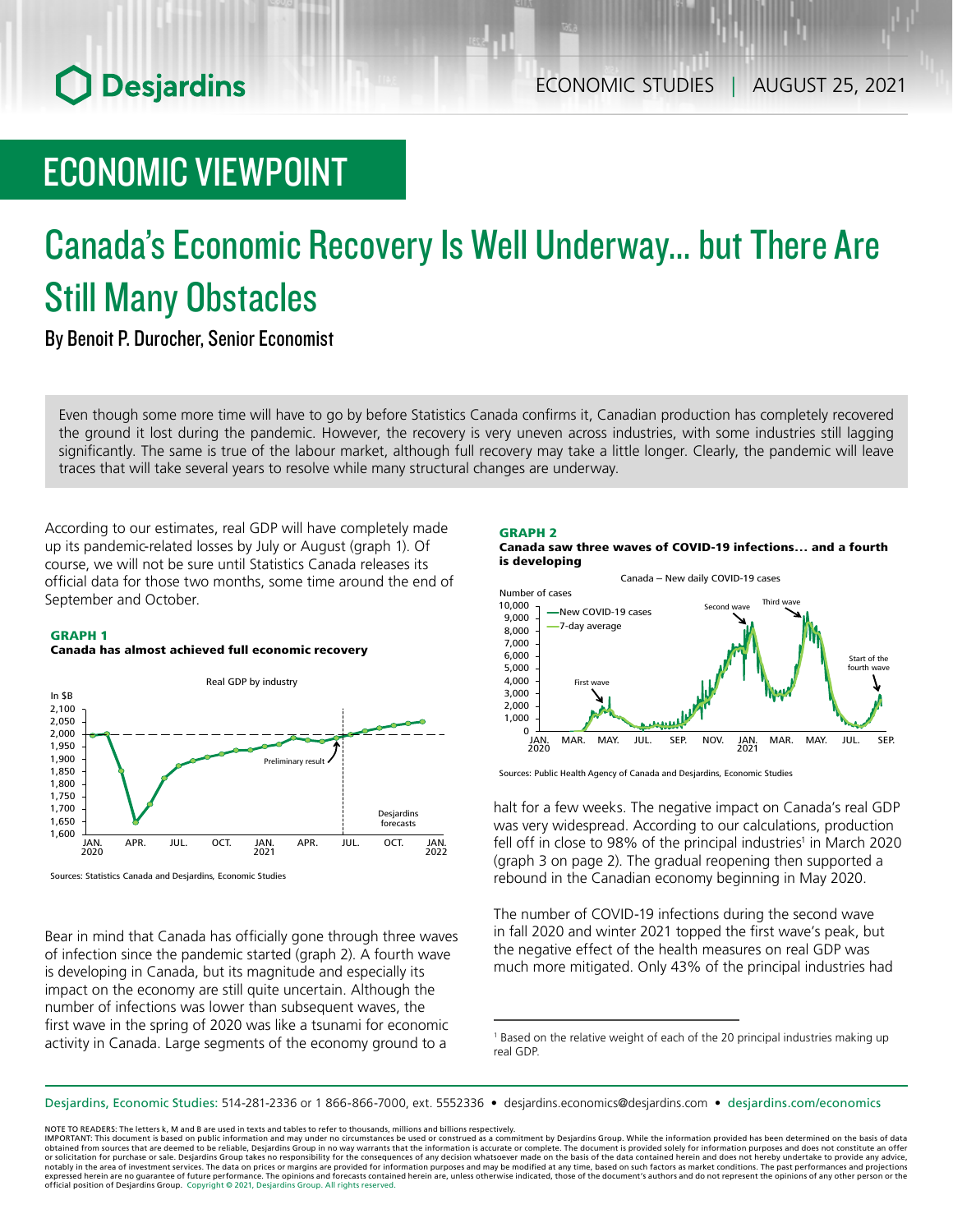### **Desjardins**

#### GRAPH 3

The effects of the second and third waves were very different from those of the first one



Sources: Statistics Canada and Desjardins, Economic Studies

production losses in December. The same observation was made in the third wave, with a high number of infections, but with relatively more moderate negative effects on real GDP, although somewhat larger than in the second wave. This is because the COVID‑19 cases were mainly in Ontario last spring, the most populous province in the country, which particularly affected the Canadian average.

Businesses and consumers therefore reacted very differently during the pandemic's second and third waves. Economic agents have now become more used to the constraints caused by the public health measures since last fall. Businesses had their employees working from home or invested in online commercial platforms. That translated into greater resilience in the Canadian economy through the second and third waves.

#### **An Uneven Recovery**

The full real GDP recovery we expect in July or August is good news after so much hardship. However, recovery is very uneven across the different sectors, and the pandemic is still disrupting some of them. As a general rule, recovery is well advanced in goods sectors, but delayed for services (graph 4).

#### GRAPH 4 The service sectors are behind



Sources: Statistics Canada and Desjardins, Economic Studies

On the goods side, farm, forestry, fishing and hunting output has already reached a higher level than before the pandemic (graph 5). The same is true for construction, which has been bolstered by high demand in the housing market, although utilities and manufacturing are still lagging behind. Lower energy demand due to the health restrictions explains why utilities are in trouble, while shipping and supply problems continue to plague manufacturing. For example, a worldwide shortage of semiconductors has hit the motor vehicle industry particularly hard.

#### GRAPH 5

GRAPH 6

#### Goods-producing sectors: the recovery is very advanced in most industries





Sources: Statistics Canada and Desjardins, Economic Studies

When it comes to services, recovery is much patchier across the sectors (graph 6). Almost 60% of the service industries had recovered by May or were on the point of doing so. Conversely, several sectors were still trying to catch up, generally the ones that had been most severely affected by the governments' health measures.



Sources: Statistics Canada and Desjardins, Economic Studies

The transportation and warehousing sector is reflecting the difficulties in air transportation and public transit (graph 7 on page 3). Air transportation activities should increase as tourist travel abroad picks up slowly in the coming quarters. That said,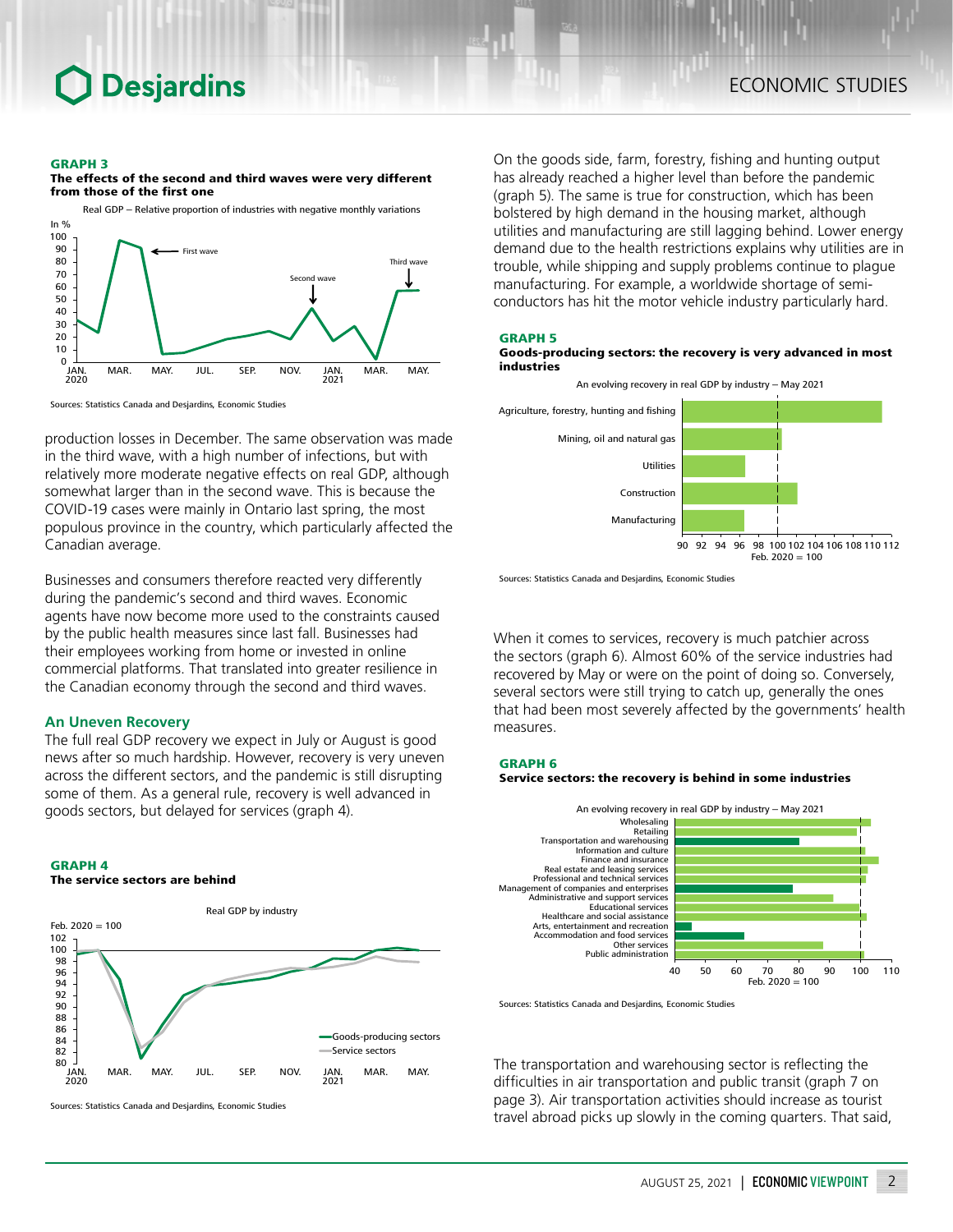#### GRAPH 7





Sources: Statistics Canada and Desjardins, Economic Studies

the recovery for business travel could take much longer. The outlook for public transit is more uncertain. Unless the pandemic gets out of hand again, the return to many workplaces expected by the end of the year should be beneficial. On the other hand, many employees will continue to telework, either full-time or in a hybrid form. Under these conditions, it could take several years for transit to catch up. In contrast, some transportation industries are doing better. This is particularly true of postal and messenger services (graph 8), which are benefiting from the increase in online shopping.

#### GRAPH 8

#### The recovery is more advanced in the other components of the transportation industry



Sources: Statistics Canada and Desjardins, Economic Studies

Delays in the recovery of the arts, entertainment and recreation sectors are of course due to strict health measures (graph 9). The gradual lifting of those measures should speed up recovery in the coming quarters. The same applies to the accommodation and food services sectors (graph 10). We should point out that government support for businesses has greatly helped keep those sectors alive. It now remains to be seen just how much the labour shortages in those sectors will hold them back.

#### GRAPH 9

#### The arts, entertainment and recreation sectors were hard hit by the health restrictions



Sources: Statistics Canada and Desjardins, Economic Studies

#### GRAPH 10 Accommodation and food services still have a lot of catching up to do



Sources: Statistics Canada and Desjardins, Economic Studies

Lastly, management of companies and enterprises has also been slow to recover (graph 11). That is no doubt largely due to the fact that the pandemic halted strategic and organizational planning in some companies.

GRAPH 11

#### Management of companies and enterprises has also been slow to recover



Sources: Statistics Canada and Desjardins, Economic Studies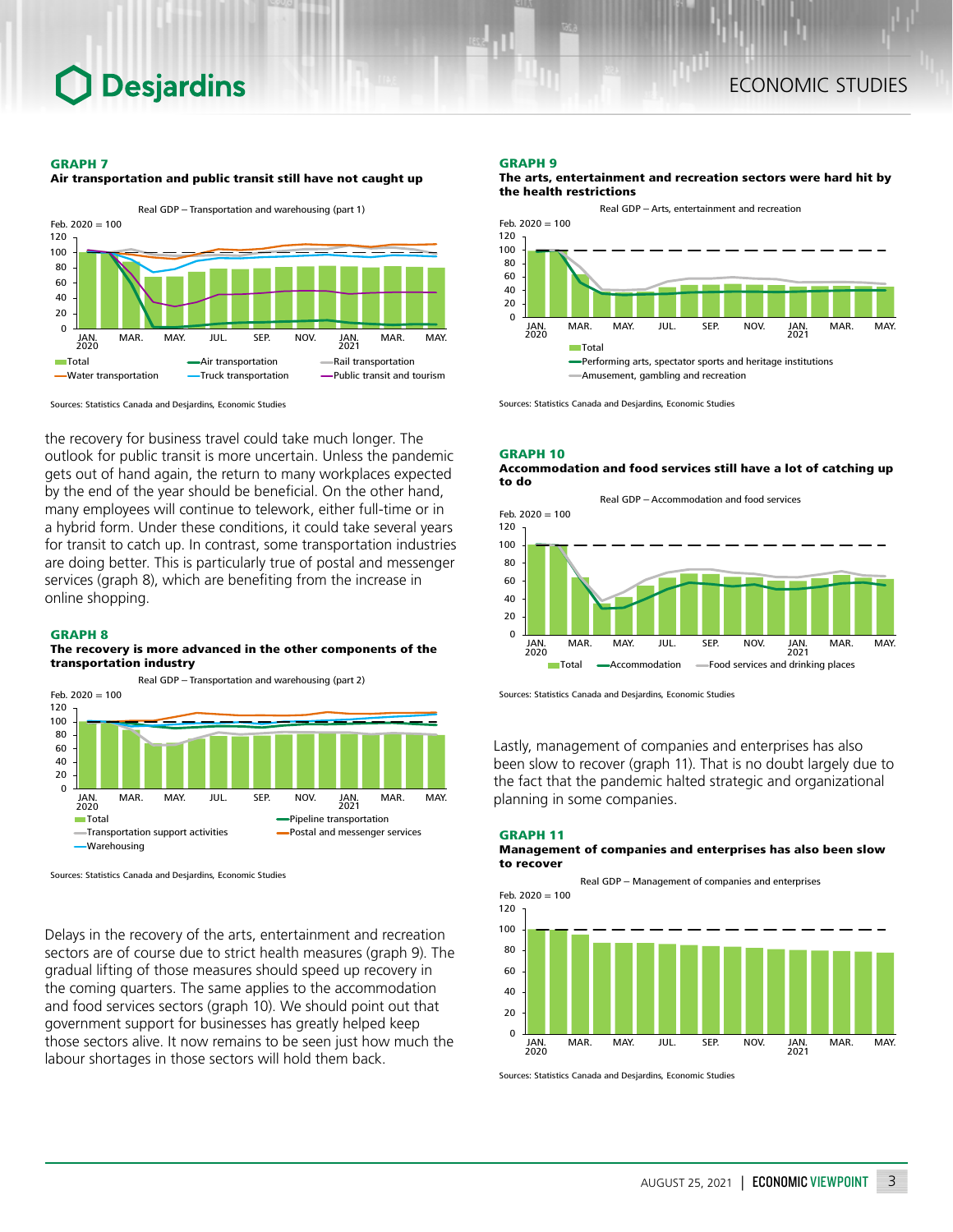### **O** Desjardins

#### **Significant Disruptions in the Labour Market**

The labour market was also greatly affected by the health measures, especially in the first wave. As a result, the unemployment rate rose from 5.7% in February 2020 to a peak of 13.7% in May 2020. A recovery in the labour market has been observed since spring 2020, even though the second and third waves caused temporary difficulties. However, the recovery in the labour market has lagged somewhat behind the recovery in output. Our estimates suggest that total employment in Canada may not return to its pre-pandemic level until next fall (graph 12), lagging output by a few months. Despite all of the jobs being recovered, there will still be a 200,000 jobs shortfall before the employment rate returns to pre-pandemic levels. The recovery is even expected to be somewhat slower for the unemployment rate, which may not be completed until sometime in 2023 (graph 13). That said, as with output, there are significant sectoral differences in the recovery of the labour market (graph 14). **Significant Challenges for the Months Ahead**





Sources: Statistics Canada and Desjardins, Economic Studies

#### GRAPH 13





Sources: Statistics Canada and Desjardins, Economic Studies

### ECONOMIC STUDIES

#### GRAPH 14

The recovery is also uneven within the labour market



Sources: Statistics Canada and Desjardins, Economic Studies

Two sectors will be particularly important to watch in the coming months. First, after breaking all-time highs in early 2021, the housing market appears to be stabilizing. Housing starts are lower, as are sales of existing properties (graph 15). In our scenario, this normalization should continue in the months ahead. However, the risks are high, both on the downside and the upside. This could affect the evolution of several sectors of activity, such as residential construction and certain services associated with real estate.

#### GRAPH 15

#### After reaching all-time highs, the housing market has calmed down a bit in recent months



and Desjardins, Economic Studies

Second, the outlook for the commodities sectors is uncertain. If the pandemic can be kept under control, a renewed global demand could favour most of Canada's primary sectors. The fight against climate change should support a strong demand for some metals.<sup>2</sup> For now, however, the recovery is much more advanced in mining, crop and livestock production, and forestry and logging. On the energy side, the recovery in production

<sup>2</sup> For further details, see: *[Green Technologies and Metals](https://www.desjardins.com/ressources/pdf/pv210506-e.pdf?resVer=1620310000000)*,

Desjardins, Economic Studies, *Economic Viewpoint*, May 6, 2021, 5 p.